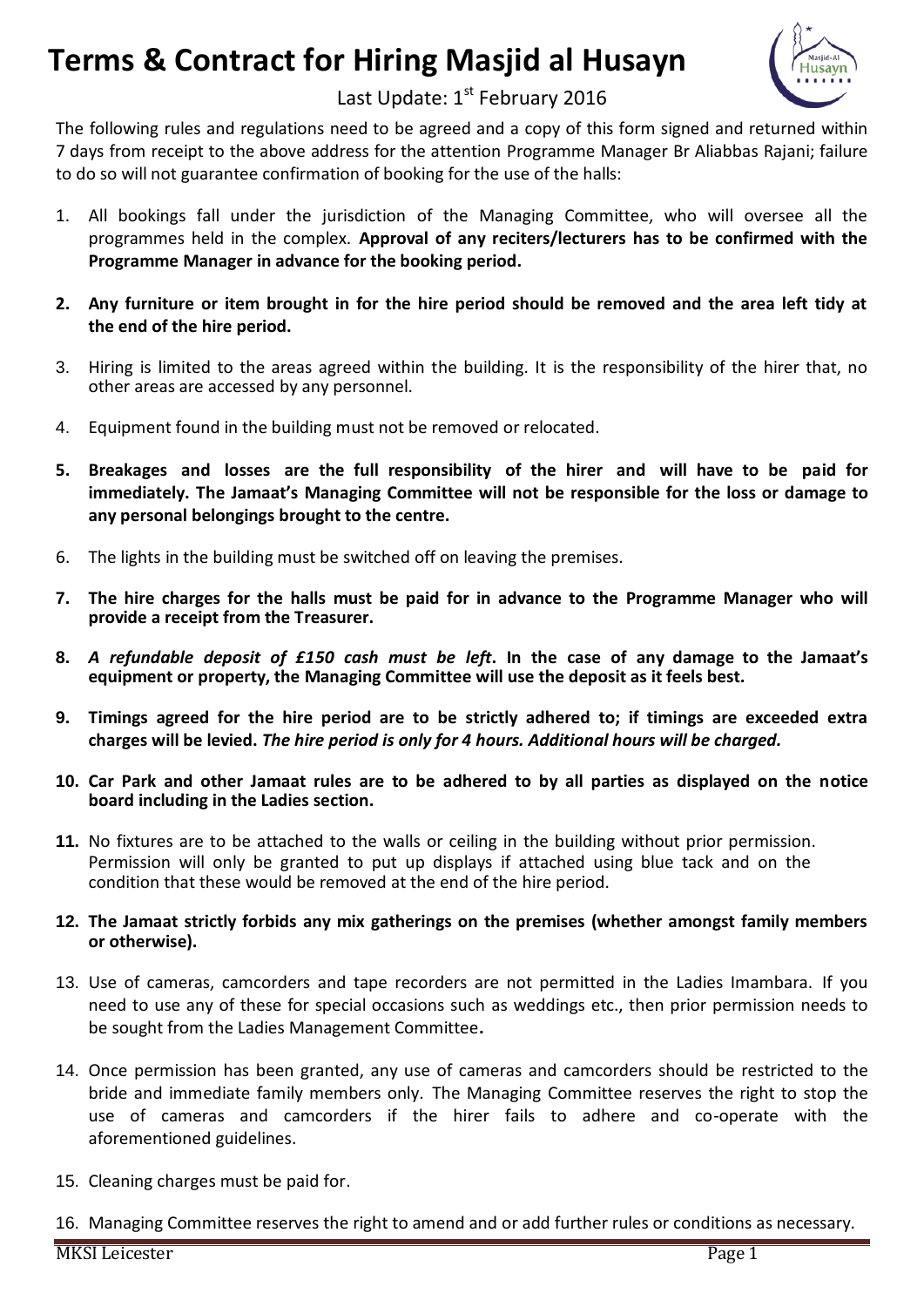| Purpose of hire: |  |  |  |
|------------------|--|--|--|
|                  |  |  |  |

Date: <u>National Communications of the Communications of the Time:</u> Time: National Communications of the Communications of the Communications of the Communications of the Communications of the Communications of the Communic

Number of people expected to use the building during the hire period:

*Contact Details: Head of Programs: Br Aliabbas Rajani [programs-av@mksileicester.org](mailto:programs-av@mksileicester.org) / 07726007864* 

Total charge: Receipt Number:

Name: Signature:

Contact Details: Date:

| Hall Hire (Wedding, Engagement/Other excl. Majlis):                                                                       | £150 Cash Refundable Deposit    |              |  |
|---------------------------------------------------------------------------------------------------------------------------|---------------------------------|--------------|--|
|                                                                                                                           |                                 | Non-Member / |  |
|                                                                                                                           | <b>Member</b>                   | Overdue      |  |
| Coinciding with Jamaat Programme<br>Both Hall Hire + Kitchen (Warming only)<br>(inc. Utensils and 400 Cups/Plates/Spoons) | £400<br>$£200*(1 \text{ hall})$ | N/A          |  |
| Without Jamaat Programme<br>Both Hall Hire + Kitchen (Warming only)<br>(inc. Utensils and 400 Cups/Plates/Spoons)         | £500*<br>£250 $*$ (1 hall)      | £700*        |  |
| *Maximum 4 hours of use, thereafter £50 per additional hour used                                                          |                                 |              |  |

| £150 Cash Refundable Deposit<br>Hall Hire (Chalimso, Private Majlis):                                                             |               |                         |  |
|-----------------------------------------------------------------------------------------------------------------------------------|---------------|-------------------------|--|
|                                                                                                                                   | <b>Member</b> | Non-Member /<br>Overdue |  |
| Majalis coinciding with Jamaat Programme<br>Both Hall Hire + Kitchen (Warming only)<br>(inc. Utensils and 400 Cups/Plates/Spoons) | £150          | N/A                     |  |
| Majalis without Jamaat Programme<br>Both Hall Hire + Kitchen (Warming only)<br>(inc. Utensils and 400 Cups/Plates/Spoons)         | £250*         | £450*                   |  |
| *Maximum 4 hours of use, thereafter £50 per additional hour used                                                                  |               |                         |  |

| Other:                                                                                                                                      | <b>Member</b>                      | Non-Member /<br>Overdue |
|---------------------------------------------------------------------------------------------------------------------------------------------|------------------------------------|-------------------------|
| Kitchen for Cooking                                                                                                                         | £150                               | £250                    |
|                                                                                                                                             |                                    |                         |
| Cleaning: - Ladies hall and ladies toilets (and foyer & wudhu area)                                                                         | £25                                |                         |
| - Gents hall and ladies toilets (and foyer & wudhu area)                                                                                    | £25                                |                         |
| - Kitchen, small dishes                                                                                                                     | £75                                |                         |
| - Big tapelas                                                                                                                               | £5 per tapela                      |                         |
| - Al Zahra centre                                                                                                                           | £25                                |                         |
| <b>Car Parking Marshalls</b>                                                                                                                | £10 per hour                       |                         |
| - Minimum 2 marshals for 2 hours                                                                                                            | per marshal                        |                         |
|                                                                                                                                             | £10 per hour                       | £20 per hour            |
| Al-Zahra Centre<br><b>Both Rooms and Kitchenette</b>                                                                                        | (Min 2 hours usage)                | (Min 2 hours usage)     |
|                                                                                                                                             | £50 cash refundable deposit may be |                         |
| Kitchen utensil hire for 2 days                                                                                                             | £20                                | N/A                     |
| AV Support of 2 members and also including a copy of the program<br>on DVD (Contact the Head of Programs & AV Services for more<br>details) | £15                                | As per member           |